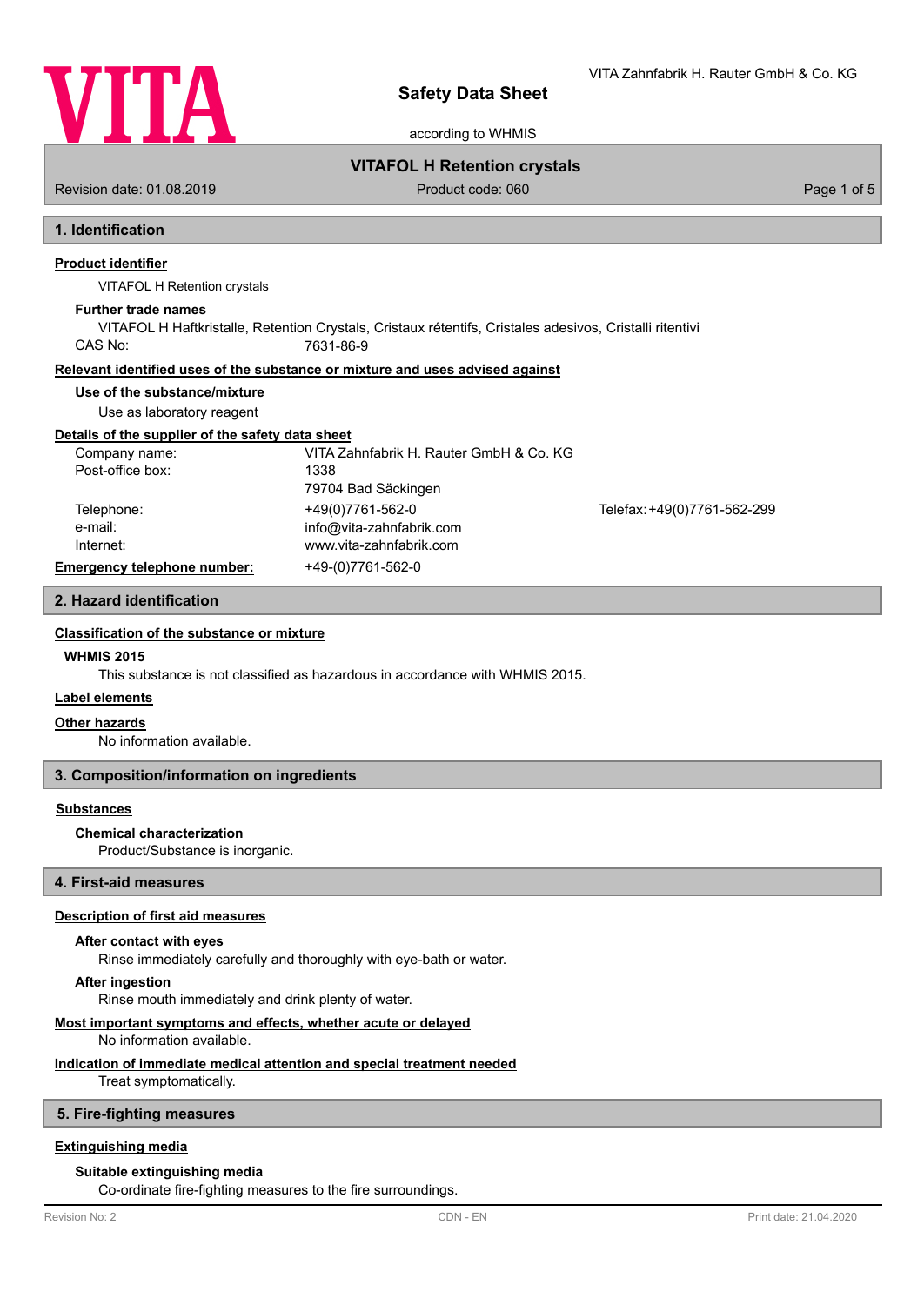

according to WHMIS

# **VITAFOL H Retention crystals**

Revision date: 01.08.2019 **Product code: 060** Product code: 060 **Page 2 of 5** Page 2 of 5

# **Specific hazards arising from the hazardous product**

Non-flammable.

# **Special protective equipment and precautions for fire-fighters**

In case of fire: Wear self-contained breathing apparatus.

# **6. Accidental release measures**

#### **Personal precautions, protective equipment and emergency procedures**

Avoid dust formation. Do not breathe dust.

#### **Environmental precautions**

No special environmental measures are necessary. Clean contaminated articles and floor according to the environmental legislation.

#### **Methods and material for containment and cleaning up**

Take up mechanically. Treat the recovered material as prescribed in the section on waste disposal.

#### **Reference to other sections**

Safe handling: see section 7 Personal protection equipment: see section 8 Disposal: see section 13

# **7. Handling and storage**

# **Precautions for safe handling**

#### **Advice on safe handling**

No special measures are necessary.

# **Advice on protection against fire and explosion**

No special fire protection measures are necessary.

# **Conditions for safe storage, including any incompatibilities**

#### **Requirements for storage rooms and vessels**

Keep container tightly closed.

#### **Hints on joint storage**

No special measures are necessary.

### **8. Exposure controls/Personal protection**

## **Control parameters**

### **Exposure controls**

#### **Protective and hygiene measures**

Take off contaminated clothing. Wash hands before breaks and after work. When using do not eat or drink.

#### **Eye/face protection**

Wear eye protection/face protection.

#### **Hand protection**

When handling with chemical substances, protective gloves must be worn with the CE-label including the four control digits. The quality of the protective gloves resistant to chemicals must be chosen as a function of the specific working place concentration and quantity of hazardous substances. For special purposes, it is recommended to check the resistance to chemicals of the protective gloves mentioned above together with the supplier of these gloves.

#### **Skin protection**

Wear suitable protective clothing.

#### **Respiratory protection**

Provide adequate ventilation as well as local exhaustion at critical locations. Technical ventilation of workplace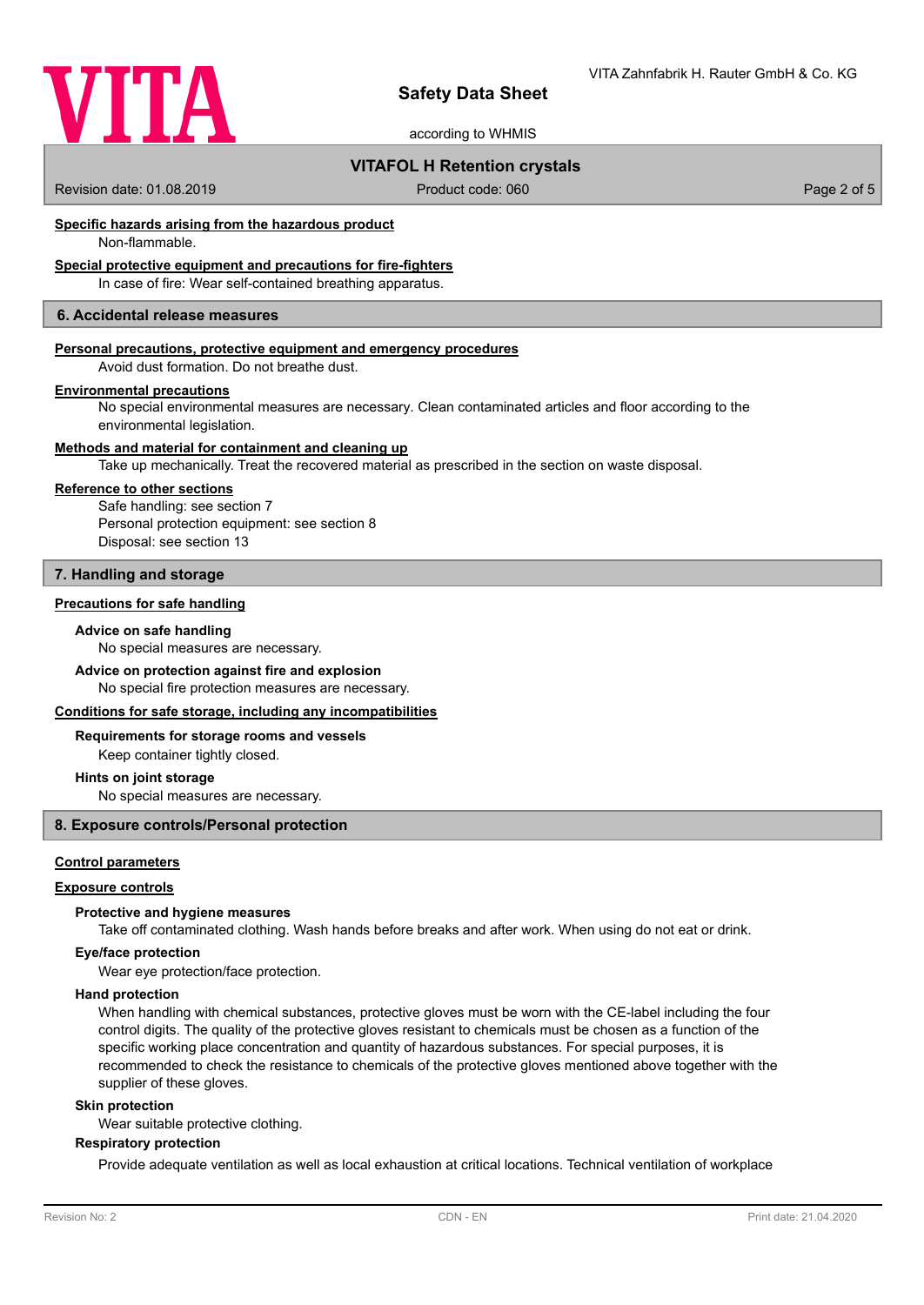

according to WHMIS

# **VITAFOL H Retention crystals**

Revision date: 01.08.2019 **Product code: 060** Product code: 060 **Page 3 of 5** Page 3 of 5

# **9. Physical and chemical properties**

| Information on basic physical and chemical properties |             |                           |
|-------------------------------------------------------|-------------|---------------------------|
| Physical state:                                       | solid       |                           |
| Colour:                                               | translucent |                           |
| Odour:                                                | odourless   |                           |
| pH-Value:                                             |             | not determined            |
| Changes in the physical state                         |             |                           |
| Melting point:                                        |             | not determined            |
| Initial boiling point and boiling range:              |             | > 999 °C                  |
| Flash point:                                          |             | X                         |
| Flammability                                          |             |                           |
| Solid:                                                |             | not determined            |
| Gas:                                                  |             | not applicable            |
| Lower explosive limits:                               |             | not determined            |
| Upper explosive limits:                               |             | not determined            |
| <b>Auto-ignition temperature</b>                      |             |                           |
| Solid:                                                |             | not determined            |
| Gas:                                                  |             | not applicable            |
| Decomposition temperature:                            |             | not determined            |
| <b>Oxidizing properties</b><br>Not oxidising.         |             |                           |
| Vapour pressure:<br>(at 50 $°C$ )                     |             | <=1100 hPa                |
| Density:                                              |             | 2,20000 g/cm <sup>3</sup> |
| Water solubility:                                     |             | No                        |
| Solubility in other solvents<br>not determined        |             |                           |
| Partition coefficient:                                |             | not determined            |
| Vapour density:                                       |             | not determined            |
| Evaporation rate:                                     |             | not determined            |
| <b>Other information</b>                              |             |                           |
| Solid content:                                        |             | 100,0%                    |

# **10. Stability and reactivity**

# **Reactivity**

No hazardous reaction when handled and stored according to provisions.

# **Chemical stability**

The product is stable under storage at normal ambient temperatures.

# **Possibility of hazardous reactions**

No known hazardous reactions.

# **Conditions to avoid**

none

# **Incompatible materials**

No information available.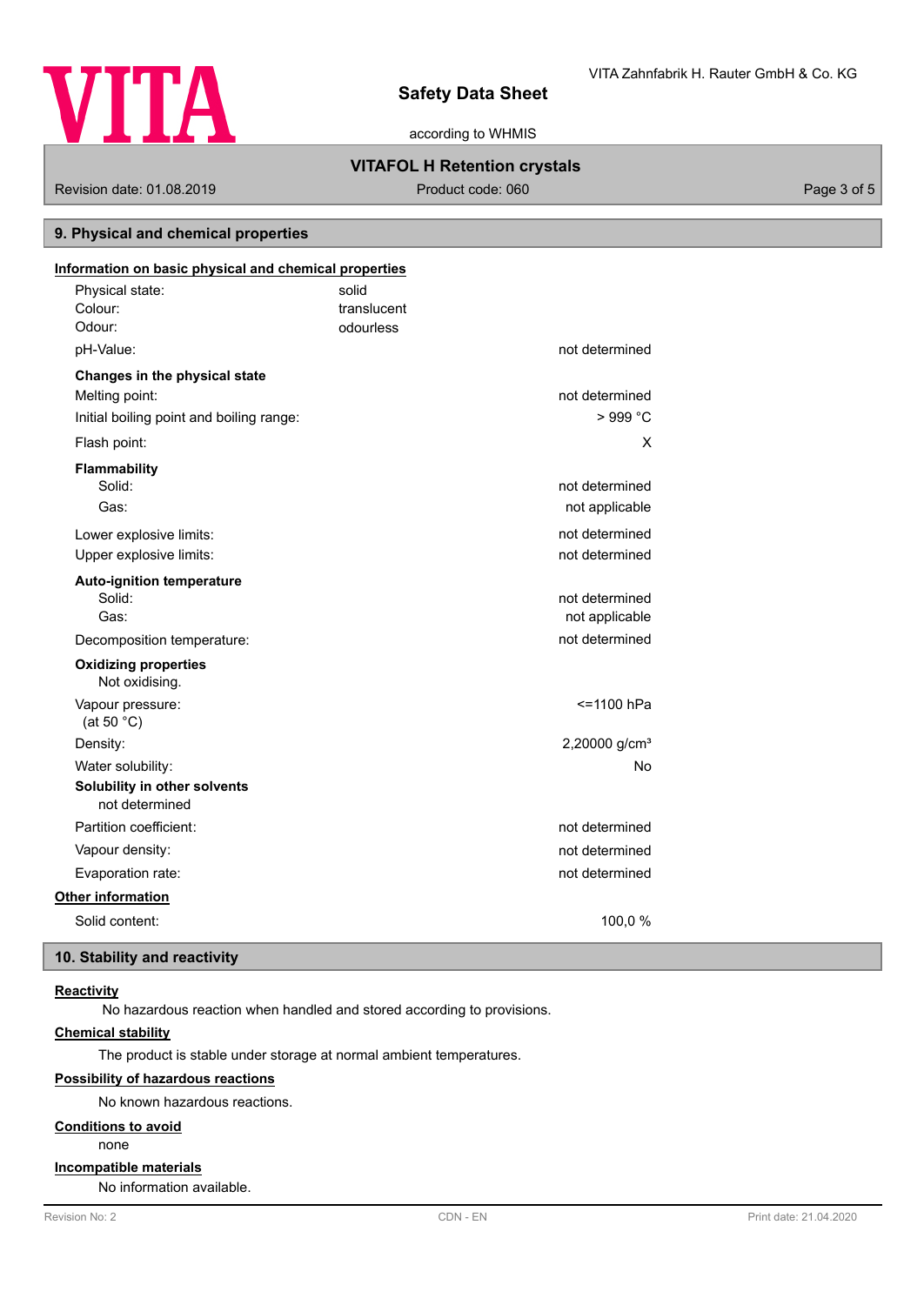

according to WHMIS

# **VITAFOL H Retention crystals**

Revision date: 01.08.2019 **Product code: 060** Product code: 060 **Page 4 of 5** Page 4 of 5

# **Hazardous decomposition products**

No known hazardous decomposition products.

# **11. Toxicological information**

# **Information on toxicological effects**

#### **Acute toxicity**

Based on available data, the classification criteria are not met.

#### **Irritation and corrosivity**

Based on available data, the classification criteria are not met.

#### **Sensitizing effects**

Based on available data, the classification criteria are not met.

#### **Carcinogenic/mutagenic/toxic effects for reproduction**

Based on available data, the classification criteria are not met.

#### **STOT-single exposure**

Based on available data, the classification criteria are not met.

#### **STOT-repeated exposure**

Based on available data, the classification criteria are not met.

#### **Aspiration hazard**

Based on available data, the classification criteria are not met.

#### **Additional information on tests**

The substance is classified as not hazardous according to regulation (EC) No 1272/2008 [CLP].

#### **12. Ecological information**

# **Ecotoxicity**

The product is not: Ecotoxic.

# **Persistence and degradability**

The product has not been tested.

# **Bioaccumulative potential**

The product has not been tested.

## **Mobility in soil**

The product has not been tested.

#### **Other adverse effects**

No information available.

#### **Further information**

Avoid release to the environment.

#### **13. Disposal considerations**

#### **Waste treatment methods**

#### **Disposal recommendations**

Dispose of waste according to applicable legislation.

#### **Contaminated packaging**

Wash with plenty of water. Completely emptied packages can be recycled.

#### **14. Transport information**

#### **Marine transport (IMDG)**

**UN number:** No dangerous good in sense of this transport regulation.